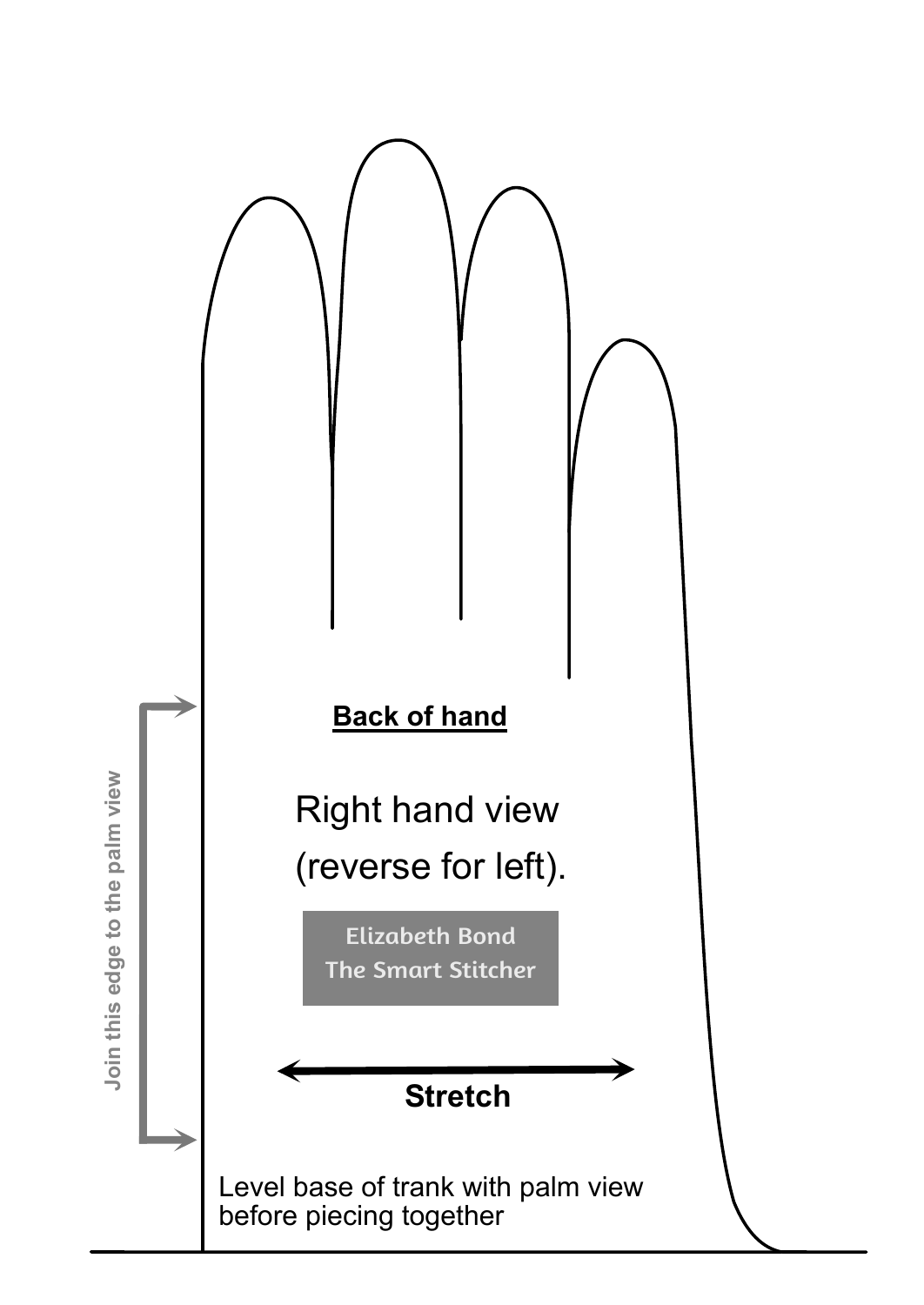

This template has the right hand view facing you.

Once everything is pieced together the templates are then reversed to create the left hand side.

Join the paper pieces of the trank first, levelling the the base and the side where indicated. Glue all pieces on to card and then cut out.

The measurement around my knuckles is 22cm with an open hand and 23cm with a closed fist.

The double headed arrow indicates the direction of the main stretch of the leather.

> Elizabeth Bond The Smart Stitcher

Elizabeth Bond

The Smart Stitcher

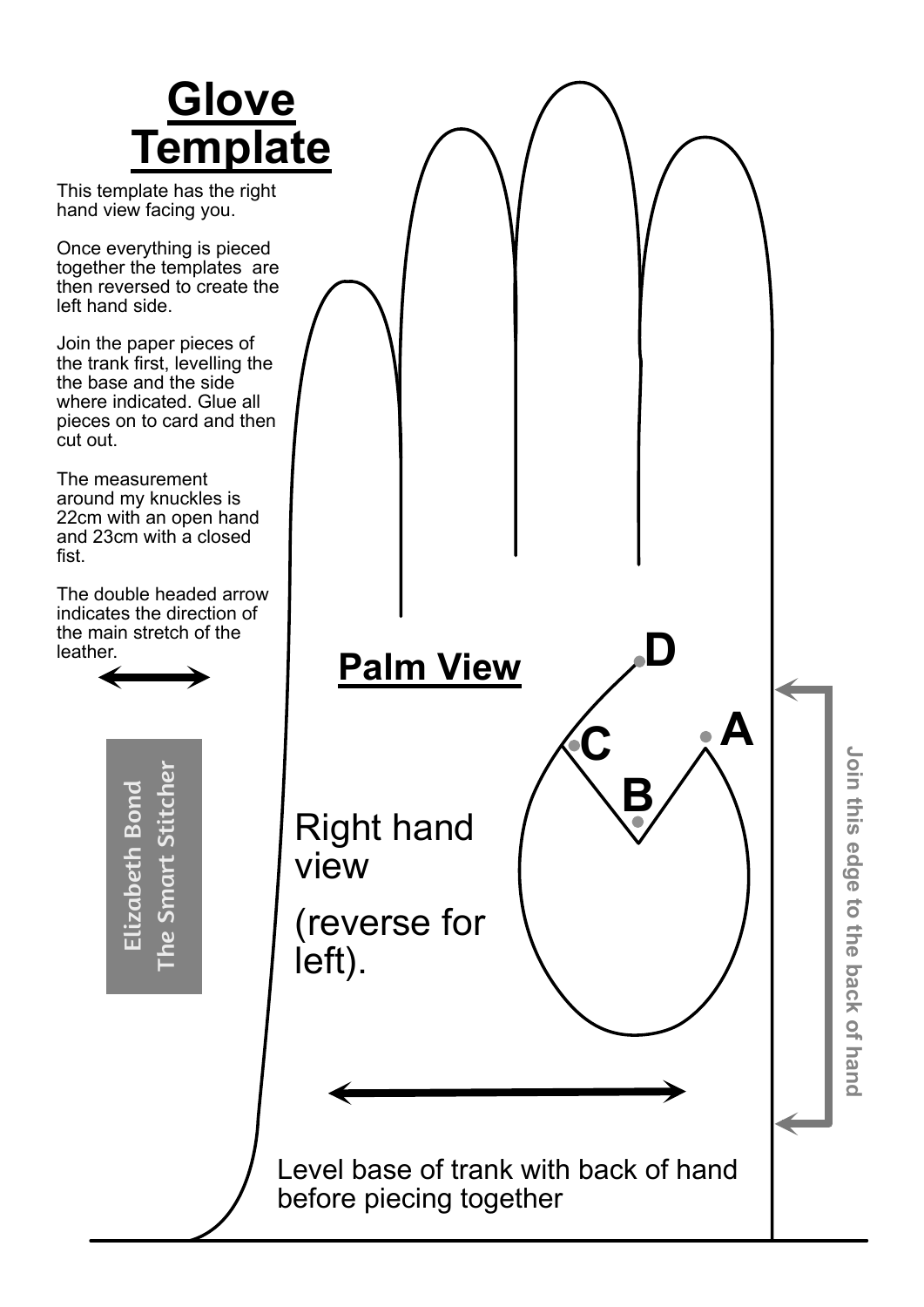## **Joining your pattern pieces**

1. Print everything to the correct size - check test square first.

2. Cut one side of your trank off. I removed the edge on the back of the hand, where it says to join this edge to the palm view

3. Use a ruler to level the base of the pattern. Place the cut edge over the palm view and line up so both pattern pieces meet. Tape into position.

4. Rough cut around all pieces, leaving a small border, 1cm or so. Glue all paper templates onto craft card and cut out. Make sure you label all pieces, especially for the left and right sides.

5. You just need one fourchette as this piece will be reversed when marking your leather.











Thurilo

The Smart Stitcher**The Smart Stitcher** Elizabeth Bond **Lizabeth Bond** 



6. Check out my YouTube tutorial on how to assemble this pattern - Elizabeth Bond The Smart Stitcher